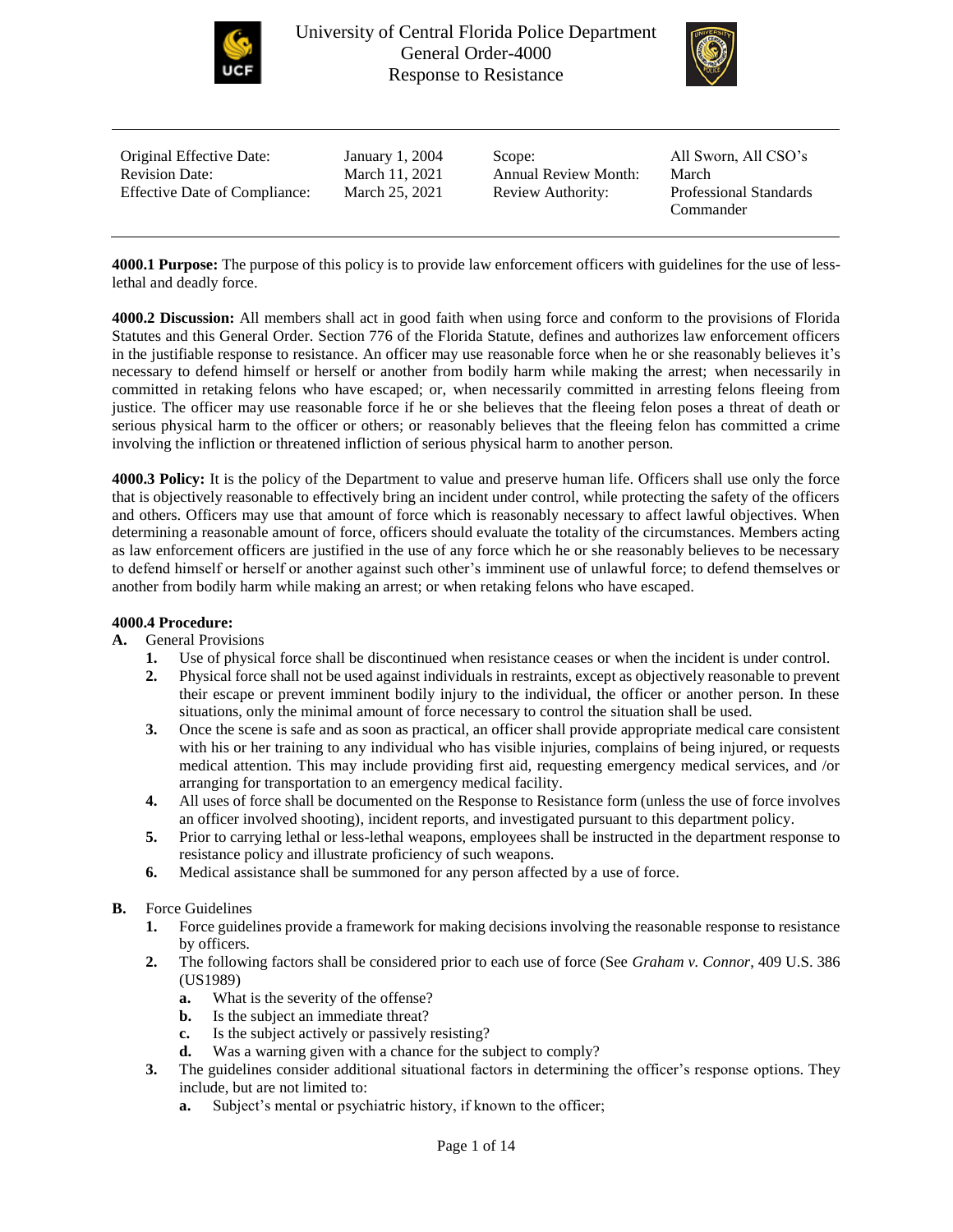



- **b.** Subject's apparent combative skills;
- **c.** Subject's access to weapons;
- **d.** Subject is located above ground where a hard landing is likely (i.e.: in a tree)
- **e.** Subject displays a disability or appears to be pregnant
- **f.** Innocent bystanders who could be harmed;
- **g.** Number of subjects versus number of officers;
- **h.** Duration of confrontation;
- **i.** Subject's size, age, weight, and physical condition;
- **j.** Officer's size, age, weight, physical condition and defensive tactics expertise; or,
- **k.** Environmental factors, such as physical terrain, weather conditions, etc.
- **4.** Each application of force shall be considered a new use of force and analysis should occur.

## **C.** Officer Response Options

- **1.** Employees shall respond to resistance in a manner that is reasonably necessary to effectively bring an incident under control.
- **2.** Based on the resistance of the subject, an officer may respond in several ways to include:
	- **a.** Arrival (Presence) The officer is present on the scene. This includes proper voice and/or other identification, body language and awareness by the subject that he is interacting with a police officer.
	- **b.** Interview Stance The officer adopts a stance outside their danger zone that provides appropriate protection and forms the basis of an effective physical response if attacked.
	- **c.** Dialogue A two-way, controlled, non-emotional communication between the police officer and the subject aimed at problem identification and/or resolution.
	- **d.** Verbal Direction The officer instructs or commands a subject to engage in, or refrain from engaging in, a specific action or non-action.
	- **e.** Touch The officer employs a soft assisting touch when directing or a firm, strong touch before escalating to a higher level of force.
	- **f.** Restraint Devices Mechanical tools used to restrict a subject's movement and facilitate searching such as handcuffs, flex cuffs, leg irons, belly chains, hobble device, etc. Hog tying an individual is strictly prohibited.
	- **g.** Chemical Agent Aerosol spray agent used to subdue a subject.
	- **h.** Transporters Techniques used to control and/or move a subject from point A to point B with minimum effort by the officer to gain and retain control over the subject.
	- **i.** Pain Compliance Techniques that compels a subject to comply with an officer as a result of the officer inflicting controlled pain upon specific point in the subject's body such as pressure points techniques.
	- **j.** Takedown Techniques that redirects a subject to the ground in a controlled manner to limit physical resistance and to facilitate the application of restraint devices.
	- **k.** Countermoves Techniques that impede a subject's movement toward an officer or others such as blocking, striking, distracting, kicking, parrying, dodging, weaving, redirecting or avoiding followed by appropriate controlling techniques.
	- **l.** Intermediate Weapons Weapons that are primarily used to control a subject such as an expandable baton, a CEW, Bola Wrap, Less-Lethal Launchers, or canine.
	- **m.** Incapacitation Techniques intended to stun or render a subject temporarily unconscious, delivered with or without an impact weapon, such as a strike to a major nerve area. The use of neck holds/restraints are prohibited. However, empty hand techniques may be utilized in circumstances or situations where the actions of a subject constitute aggravated physical resistance which could result in great bodily harm, permanent disability, permanent disfigurement or death to the officer or others.
	- **n.** Neck Hold (Choke Hold) This term refers to the following types of holds: a carotid restraint hold; a vascular neck restraint; a chokehold that inhibits breathing by compression of the airway in the neck; or a hold with a knee or other object to the back of a prone subject's neck. A neck hold is considered deadly force for purposes of the Department's response to resistance policy. Mere incidental contact, pressure point contact, touching, guiding, or controlling the back of the neck to not constitute a neck hold.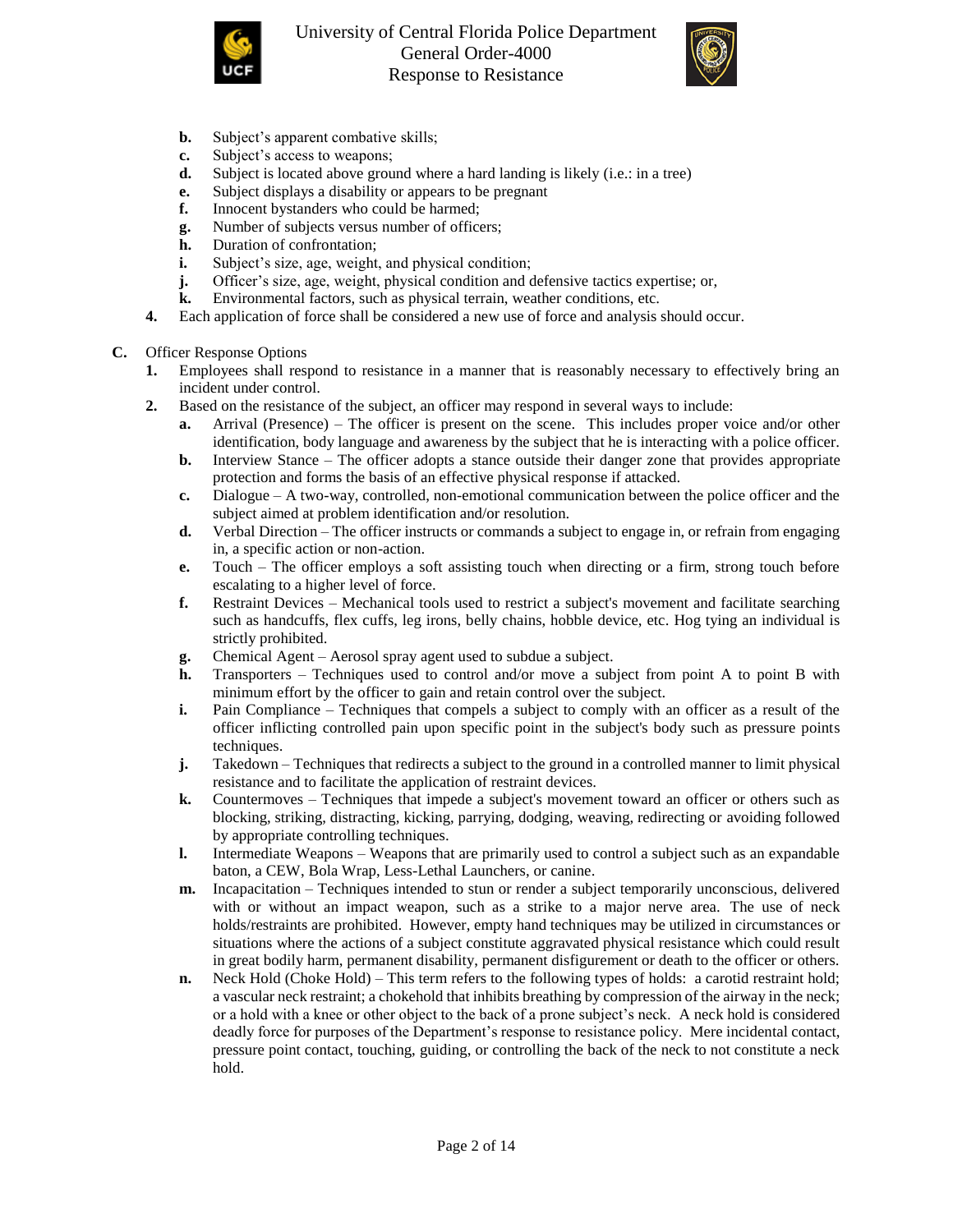



- **o.** Deadly Force Techniques that may result in death or great bodily harm. Deadly force techniques such as a neck hold, impact weapon strikes to the head, or use of firearms shall be considered a last resort.
- **D.** De-escalation
	- **1.** An officer shall use de-escalation techniques and other alternatives to higher levels of force consistent with his or her training whenever possible and appropriate before resorting to force and to reduce the need for force.
	- **2.** Whenever possible and when such delay will not compromise the safety of the officer or another and will not result in the destruction of evidence, escape of a suspect, or commission of a crime, an officer shall allow an individual time and opportunity to submit to verbal commands before force is used.
- **E.** Use of Less-Lethal Force
	- **1.** The following less-lethal force techniques, tools, or weapons shall be authorized for use by an employee when he or she is properly trained and has proven proficiency in their use:
		- **a.** Soft hands, defensive tactics;
		- **b.** Oleoresin Capsicum (OC) Spray;
		- **c.** Intermediate Weapons
			- **(1)** Expandable baton (ASP);
			- **(2)** CEW;
			- **(3)** Less-Lethal Launchers; and,
			- **(4)** Bola Wrap.
	- **2.** Less-Lethal weapons guidelines:
		- **a.** Employees shall maintain OC spray canisters and less-lethal weapons in an operational condition.
		- **b.** Replacements for damaged, inoperable or expended OC canisters, expandable batons, less-lethal weapons and less-lethal ammunition are the responsibility of the employee to whom they are issued.
		- **c.** Unexplained depletion of less-lethal ammunition shall require documentation in a memorandum to the Department Armorer via chain of command by the officer.
		- **d.** Inspections:
			- **(1)** First line supervisor shall conduct an annual inspection of weapons as defined in General Order 1018.
			- **(2)** Less-lethal weapons shall be inspected annually by the Armorer utilizing the [Annual Weapons](http://intranet/Forms/Forms/Annual%20Weapons%20Inspection%20Form.pdf)  [Inspection Form](http://intranet/Forms/Forms/Annual%20Weapons%20Inspection%20Form.pdf) to confirm they are maintained in a clean and operational condition. These inspections shall also confirm that expiration dates are not exceeded on any of the weapons. Weapons Inspection form shall be retained by Armory in the agency approved document management program.
		- **e.** Off duty sworn employees shall not deploy or utilize department issued Less-Lethal weapons unless exigent circumstances arise as defined by law.
		- **f.** Oleoresin Capsicum (OC) Spray
			- **(1)** Sworn Officers are authorized to deploy department-issued OC spray when the subject exhibits passive resistance or greater.
			- **(2)** CSO's are only authorized to deploy OC spray to defend themselves or another.
			- **(3)** The purpose of the chemical agent is to minimize the potential threat of resistance by the subject.
			- **(4)** Whenever a subject is exhibiting passive resistance, OC spray may be deployed after a warning and chance to comply has been issued. In cases involving higher resistance, employees shall issue a verbal warning and chance to comply if tactically feasible.
			- **(5)** Officers in uniform shall carry the OC spray canisters on their duty belt.
			- **(6)** Supervisors may deploy crowd control canisters of OC spray in special circumstances.
			- **(7)** Effects of OC Spray and employee response
				- **(a)** An individual's reaction to OC spray may vary and employees should be prepared to employ alternative methods to control the subject to include other force options consistent with Department policy.
				- **(b)** Medical assistance shall be summoned for any person affected by OC spray.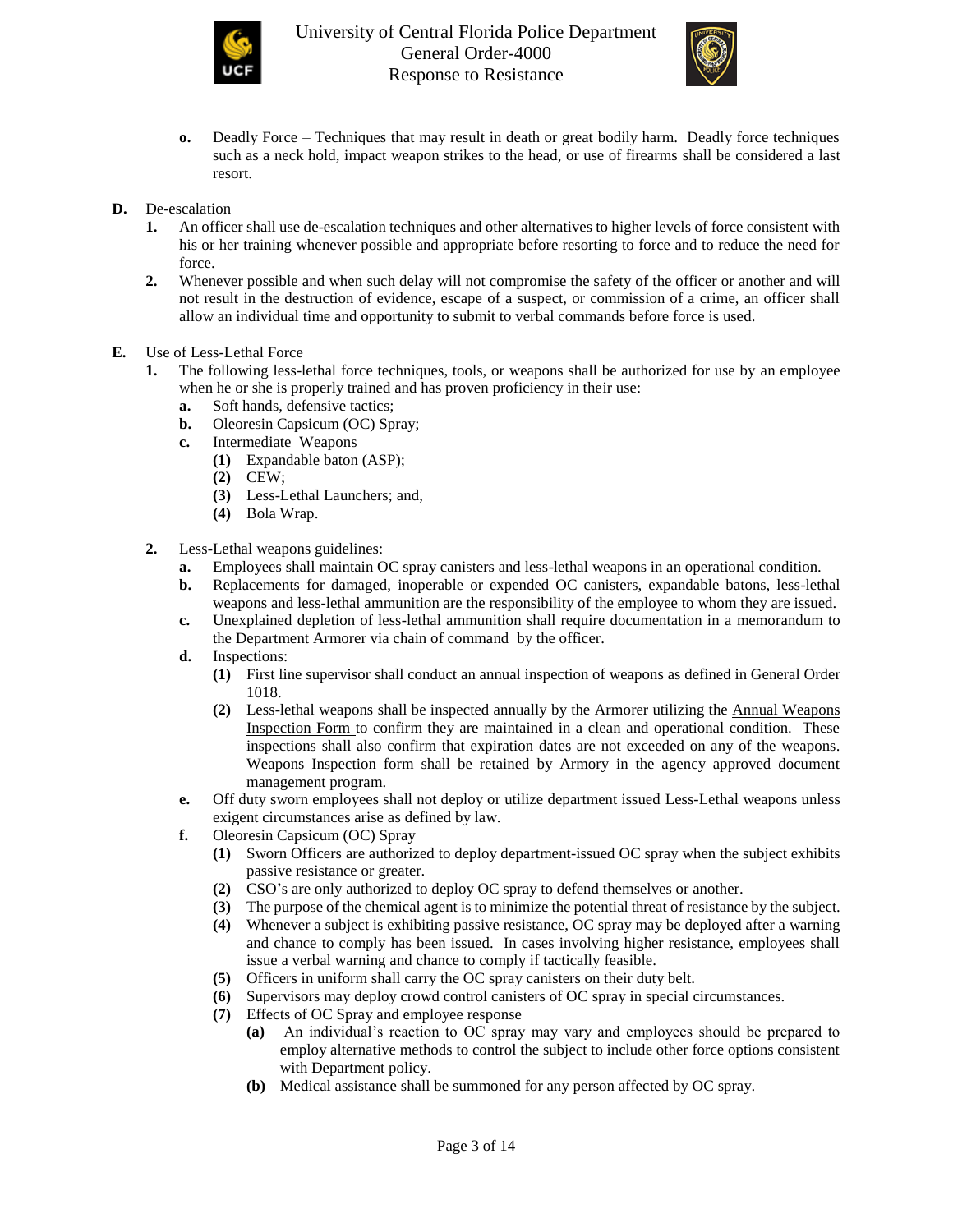



- **(c)** After a subject is exposed to OC spray, they shall not be left unattended while in police custody. Assistance shall be offered to any individuals accidentally exposed to OC spray.
- **g.** Expandable baton (ASP)
	- **(1)** The use of the Department issued expandable baton as an impact weapon constitutes a use of less-lethal force.
	- **(2)** Officers in uniform shall carry the expandable baton on their duty belt.
	- **(3)** Prior to the use of the baton, if tactically feasible, a warning and chance to comply shall be given to the subject.
	- **(4)** When utilizing the expandable baton, all strikes shall be targeted depending on the resistance exhibited by the subject.
	- **(5)** Medical assistance shall be summoned or any person affected by an expandable baton.
- **h.** Conducted Energy Weapon (CEW)
	- **(1)** Officers issued a CEW shall carry the CEW on their duty belt, weak hand side (opposite side from their primary weapon).
	- **(2)** Only a CEW that is functioning properly shall be carried in the field.
	- **(3)** A CEW shall be spark tested at the beginning of each shift as follows:
		- **(a)** Spark testing shall only be conducted while aiming in a safe direction with a solid back drop such as a concrete floor, wall, or other solid structure; and,
		- **(b)** Employees assigned to specialty units that do not carry a CEW every shift shall conduct a spark test when they wear their uniform.
	- **(4)** Officers are authorized to deploy the CEW when a subject exhibits active physical resistance or higher.
	- **(5)** Each deployment of the CEW is considered a separate use of force.
	- **(6)** Whenever possible, officers should give verbal commands and point the laser aiming sight at the subject prior to deployment. If tactically feasible, the subject shall be given a warning and chance to comply prior to each deployment. If practical, other officers present shall be advised that the deployment of a CEW is imminent.
	- **(7)** If two deployments of the CEW are used on a subject, and the subject is still not compliant, another option should be considered.
	- **(8)** Officers shall not deploy the CEW on a subject more than three times unless in a deadly force situation.
	- **(9)** Once a suspect is incapacitated or compliant, the deployment of a CEW is no longer justified.
	- **(10)** Medical assistance shall be summoned if the CEW probes embed into subject.
- **i.** Less-Lethal Launcher
	- **(1)** Officers issued a less-lethal launcher shall secure this weapon.
	- **(2)** Only officers who have successfully completed the Department approved training course in the proper use and deployment of the less-lethal launcher shall be authorized to use them during actual operations.
	- **(3)** The less-lethal projectiles will be delivered to suspect target areas based on the circumstances, the established safety priorities, and the physical resistance. Target areas are as followed:
		- **(a)** Green Areas are the arm and leg areas will be considered when incapacitation is necessary, and a minimal potential for injury is the appropriate response.
		- **(b)** Yellow Areas is the abdomen area This area will be considered when an escalation of force above the green area is necessary and appropriate, acknowledging an increase in the potential for death or serious physical injury.
		- **(c)** Red Areas are the head, neck, chest, and groin areas. Intentional impacts to these areas will be avoided unless the use of deadly force is justified, necessary and appropriate.
	- **(4)** Medical assistance shall be summoned for any person struck with the impact round.
	- **(5)** Whenever tactically feasible, officers should give verbal commands and a chance to comply prior to deployment of the less-lethal impact round.
- **j.** BolaWrap
	- **(1)** BolaWrap shall be issued to and used only by sworn personnel who have completed the UCFPD Bola Wrap Certification Training Program.
	- **(2)** Only an agency- approved BolaWrap shall be utilized by personnel.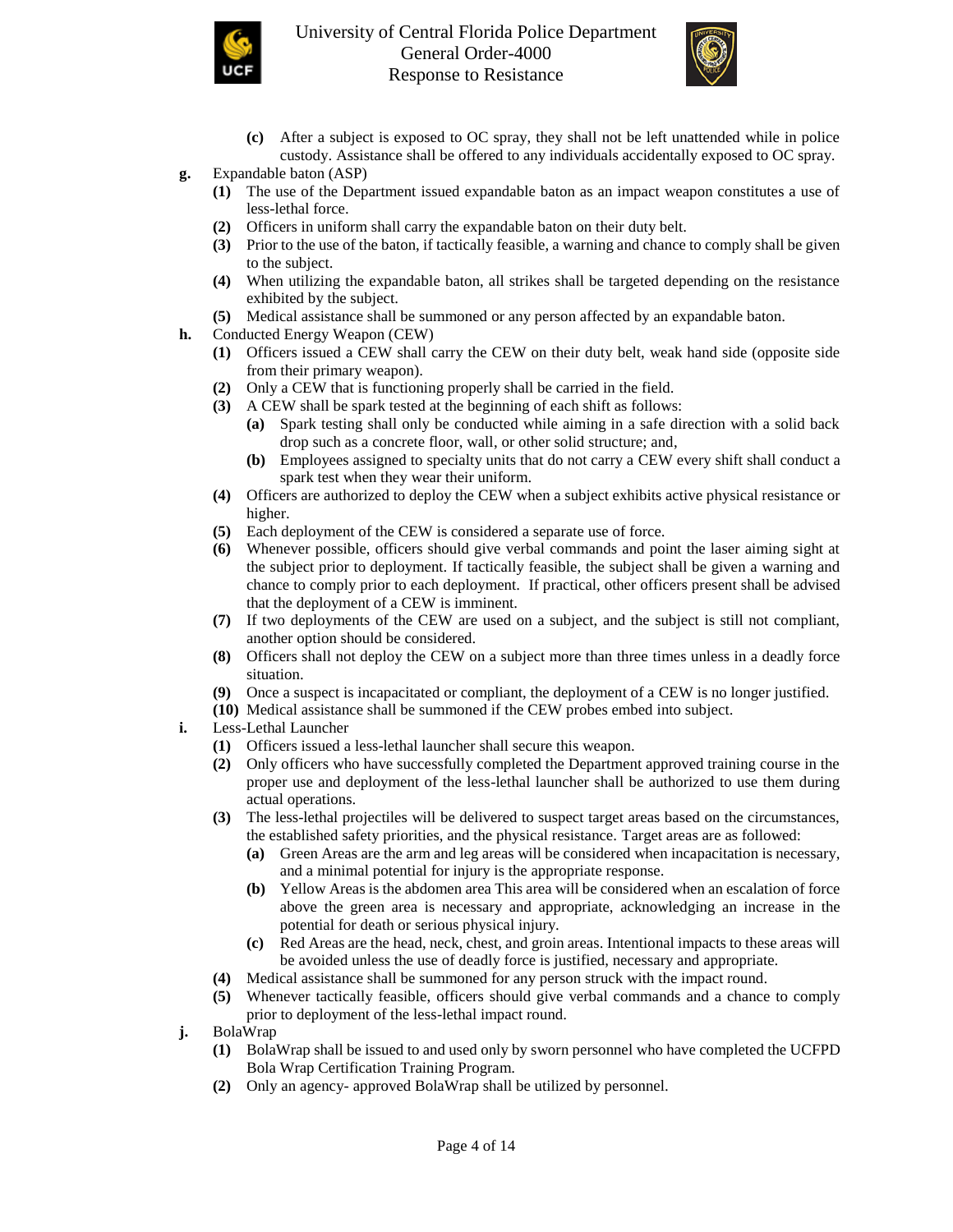



- **(3)** Officers who have been issued the BolaWrap should wear the device in the agency approved holster on their person. If the Officer does not have space on their duty belt, the Bola wrap may be stored securely in their department vehicle.
- **(4)** Officers shall be responsible for ensuring their issued BolaWrap device is properly maintained and in good working condition.
- **(5)** Officers shall not hold both a firearm and the BolaWrap device at the same time.
- **(6)** The BolaWrap shall be carried in a "patrol ready" manner (cartridge inserted, device on safe but not charged).
- **(7)** The BolaWrap can be used on a subject displaying active physical resistance
- **(8)** Officers shall consider the totality of circumstances, to include severity of the offense, the subject's threat level to others and the risk of serious injury to the subject before use on a fleeing suspect.
- **(9)** A verbal warning of the intended use of the BolaWrap ("Bola Bola") shall precede the deployment of the device in order to provide other officers and the public with a warning that the BolaWrap may be deployed.
- **(10)** In deploying the BolaWrap, Officers shall consider the following:
	- **(a)** The BolaWrap shall not be used when a subject is in an elevated position or unstable surface where a fall may cause great/serous bodily harm or death.
	- **(b)** The BolaWrap shall not be used on a handcuffed subject unless doing so is necessary to prevent them from causing great/serious bodily harm to themselves or others and lesser attempts of control have been ineffective.
	- **(c)** The BolaWrap shall not be used on any subject near flammable or combustible liquids or fumes, near any body of water that may present a drowning risk, or any subject known to be pregnant.
- **k.** When possible, avoid using a BolaWrap on a person who is operating or riding any mode of transportation (e.g. vehicle, bus, bicycle, motorcycle, or train), conveyance (e.g. escalator, moving walkway, elevator, skateboard, rollerblades), or machinery.
- **l.** The preferred target area for use of the BolaWrap is below the knees but above the ankles to secure the subject's legs. Or below the elbows, but above the wrist to secure the subject's arms.
- **m.** Back deployments are preferable but must comply with the preferred target areas.
- **n.** Never aim the BolaWrap at the eyes, face, or neck, as this may cause great/serious bodily harm. Once the subject is wrapped, be mindful of the potential for positional asphyxiation.
- **o.** Medical assistance shall be summoned for any person struck with the BolaWrap, if and only if, the subject's skin is embedded with the hooks or a complaint of injury is received.
- **p.** Each discharge, including accidental discharge, of a BolaWrap shall be investigated as a Response to Resistance, documented by a supervisor in Blue Team and administratively reviewed through the chain of command.
- **F.** Weapons of Opportunity
	- **1.** Nothing in this General Order shall prevent an officer from utilizing any readily available object as a defensive/offensive weapon in circumstances or situations where the actions of a subject could result in injury or death.
- **G.** Deadly Force
	- **1.** Prior to the use of deadly force, law enforcement officers shall identify themselves and provide a warning and a chance to comply if tactically feasible. Officers are authorized to use deadly force to:
		- **a.** Protect the officer or others from what is reasonably believed to be a threat of death or serious bodily harm;
		- **b.** To prevent the escape of a fleeing violent felon whom the officer reasonably believes poses a threat of death or serious physical injury to the officer or others; and/or,
		- **c.** To destroy an animal that represents a threat to public safety or as a humanitarian measure where the animal is seriously injured and the officer reasonably believes deadly force can be used without harm to the officer or others. (See General Order [4700\)](https://powerdms.com/link/IDS/document/?id=39900)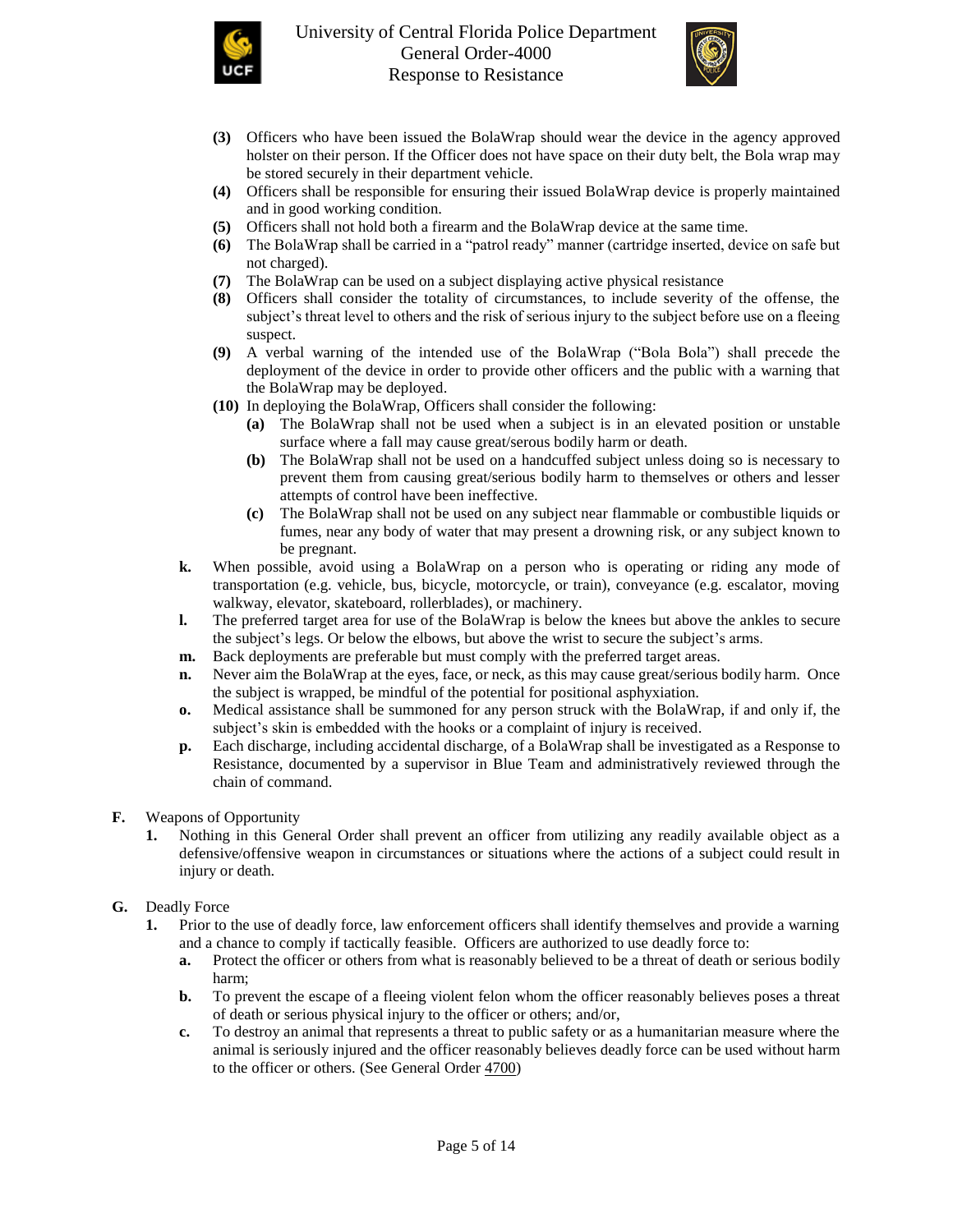



- **2.** Deadly force shall not be used when there is a likelihood of serious bodily injury being inflicted upon persons other than the individual against whom the member is authorized to use deadly force. The safeguarding of other human lives shall outweigh all other considerations.
- **3.** Any employee whose actions result in death or serious bodily injury to another person will be temporarily relieved from duty until a preliminary administrative review is conducted.
- **4.** Discharging a firearm is prohibited if it presents an unreasonable risk to the officer or others. Based on the totality of the situation, and absent exigent circumstances, an unreasonable risk may include:
	- **a.** Shooting into a crowd,
	- **b.** Shooting through doors, windows or buildings without clear target identification,
	- **c.** Shooting at subjects who only pose a threat to themselves such as a suicidal subject,
	- **d.** Shooting from moving vehicles,
	- **e.** Shooting into moving vehicles
		- **(1)** Unless it reasonably appears that it would endanger officers or the public; officers shall move out of the path of any approaching vehicle. This is not intended to restrict an officer's right to use deadly force directed at the operator of a vehicle when it is reasonably perceived that the vehicle is being used as a weapon against the officer or others.
	- **f.** The firing of any warning shots is strictly prohibited.
- **5.** Any time a response to resistance occurs that involves a use of deadly force on a person by an officer, or the death of an arrestee while in the care, custody or control of the Department, the ranking supervisor on duty shall contact the On-Call Commander, who will then contact the Chief or designee. Chief or designees shall:
	- **a.** Contact the Florida Department of Law Enforcement (FDLE) to conduct an investigation.
	- **b.** Initiate a "Staff Page" ensuring that all appropriate personnel are notified.
	- **c.** Notify Department Armorer, for purposes of coordinating the weapon(s) exchange.
	- **d.** Notify the agency Legal Advisor.
- **6.** The Department shall also submit all relevant statistical data related to incidents that result in the death or serious bodily injury of a person, as well as when an officer discharges a firearm at or in the direction of a person, to the FBI National Use-of-Force Data Collection reporting portal.
- **H.** Unnecessary Force and Duty to Intervene
	- **1.** Unnecessary force is that force which has no lawful justification. Officers shall not use unnecessary force or violence in making an arrest or in dealing with a prisoner or any person. All prisoners and suspects will be treated in a fair and humane manner. Unnecessary force utilized as punishment or for vengeance, is clearly improper and unlawful. Such actions may cause an employee to face civil and criminal liability, to include departmental disciplinary action, which may result in the termination of the member.
	- **2.** Any officer witnessing another law enforcement officer using illegal force shall intervene and stop the illegal use of force as per General Orde[r 4010 Duty to Intervene.](https://powerdms.com/link/UCFPD/document/?id=2050544)
- **I.** Employee Responsibilities
	- **1.** Employees who use force or are involved in a response to resistance incident shall report the response to resistance to their on-duty supervisor and complete a police incident report or supplement report prior to the end of their shift (unless the incident is being investigated by FDLE) when it involves the following:
		- **(1)** OC spray has been deployed;
		- **(2)** Less-lethal weapons have been discharged;
		- **(3)** An expandable baton has been used as an impact weapon;
		- **(4)** A CEW has been deployed;
		- **(5)** A Bola Wrap has been deployed;
		- **(6)** Discharge of firearm, for other than training or recreational purposes;
		- **(7)** A canine apprehension has occurred;
		- **(8)** Pain Compliance;
		- **(9)** Hard empty hand counter moves; and/or,
		- **(10)** There are injuries or a complaint of injury.
	- **2.** If an employee displays a weapon to achieve compliance, the employee shall complete the Display of Weapon Form [\(Form 177\)](https://powerdms.com/link/UCFPD/document/?id=2050548) and forward to the Professional Standards Division.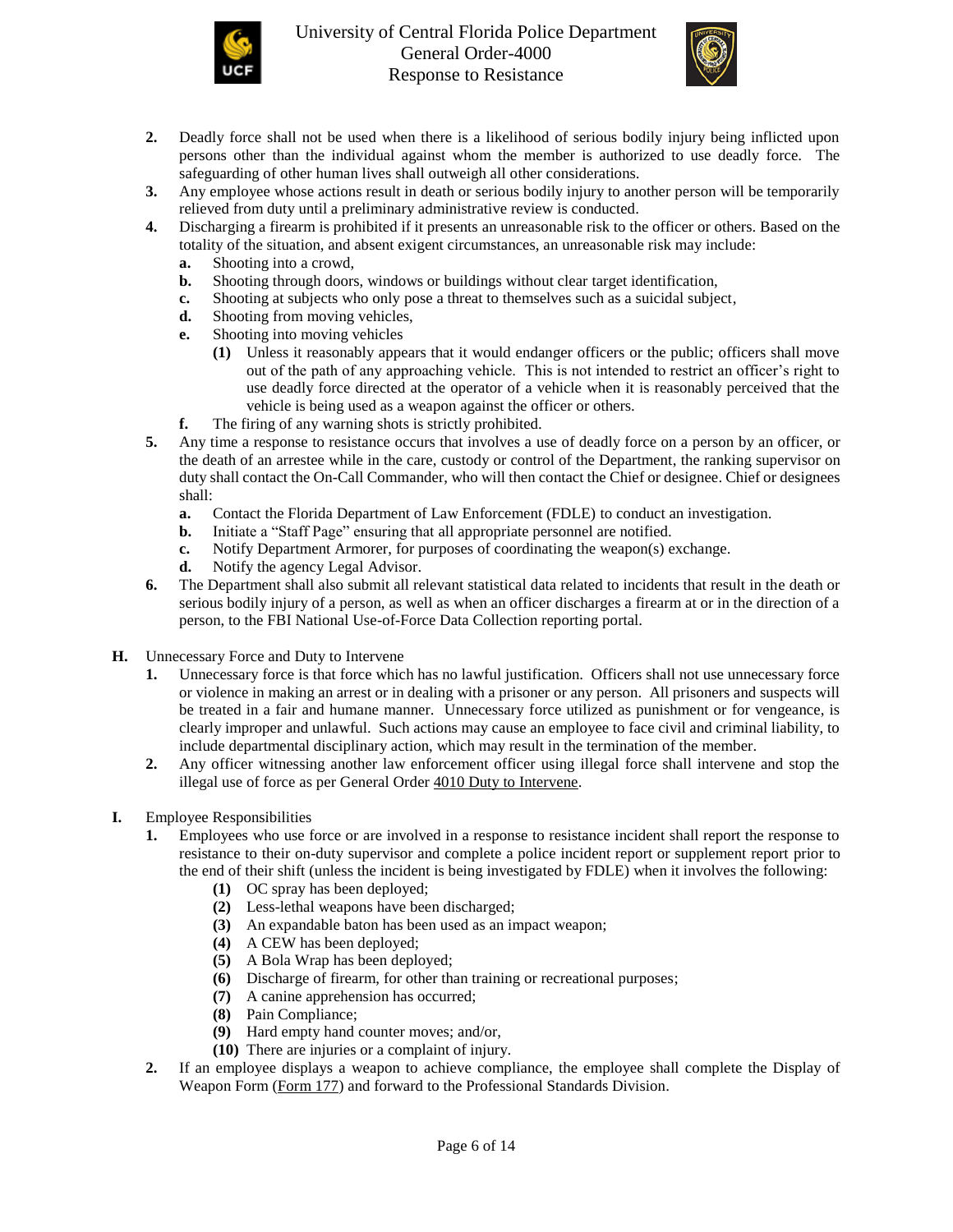



- **3.** If an employee becomes aware of a response to resistance incident that was not reported, they have a duty to promptly notify their Division Commander via the chain of command or make direct contact with the Professional Standards Commander.
- **4.** Following a deployment of a CEW or Bola Wrap, officers shall record the serial number of a CEW/Bola Wrap and the discharged cartridge in the police incident report. The supervisor shall download the CEW Deployment Report.
- **5.** When a subject is displaying resistance and an officer removes the CEW or firearm from the holster, and by its mere presence achieves compliance from a subject without deployment, the supervisor is not required to complete the response to resistance report, however; the officer shall document the compliance in the police incident report or supplemental report.
- **6.** A police incident report shall be completed to document all unintentional discharges of lethal or less-lethal weapons. Any unexplained activations or unintentional discharges of lethal or less-lethal weapons shall require an investigation by the officer's supervisor, with a written report forwarded to the Division Commander.
- **7.** If the use of force involves an Officer Involved Shooting or the officer's actions are otherwise being investigated by FDLE, the officer(s) who are the subject of the inquiry will not be required to provide any written statement. The FDLE investigation will be in lieu of these requirements.
- **J.** Sergeant/First Line Supervisor Responsibilities:
	- **1.** A sergeant or first line supervisor not involved in the incident shall respond to scene and conduct a preliminary investigation for each incident where:
		- **a.** OC spray has been deployed;
		- **b.** Less-lethal weapons have been discharged;
			- **(1)** Note: Deployment of the 40MM Smoke Munition/Canister does not require a Response to Resistance report unless a complaint of injury is reported.
		- **c.** An expandable baton has been used as an impact weapon;
		- **d.** A CEW has been deployed;
		- **e.** Bola Wrap has been deployed
		- **f.** Discharge of firearm, for other than training or recreational purposes;
		- **g.** A canine apprehension has occurred;
		- **h.** Pain compliance;
		- **i.** Hard empty hand counter moves; and/or,
		- **j.** There are injuries or a complaint of injury.
		- **k.** Check for injuries and promptly seek medical assistance for subjects who require or request treatment.
	- **2.** Sergeants and first line supervisors not involved in the incident shall also complete an initial investigation to include:
		- **a.** Interview involved officer (If deadly force investigation, only public safety questions should be asked -See attached Appendix 1);
		- **b.** Interview suspect;
		- **c.** Interview witnesses;
		- **d.** Confirm any video evidence is obtained;
		- **e.** Document CEW serial numbers and cartridge numbers if a CEW was deployed;
		- **f.** Review CEW data when obtained;
		- **g.** Document the serial numbers of both the Bola Wrap device and cartridge(s) when deployed;
		- **h.** Confirm photographs are taken, in addition to the body camera, to include:
			- **(1)** The overall appearance and condition of the subject (even if no reported or complained of injury, overall photographs shall be taken);
			- **(2)** Any actual injury or the location of a reported injury regardless if the injury is visible at the time;
			- **(3)** The contact area of less-lethal ammunition;
			- **(4)** The strike areas if an expandable baton was used; and/or,
			- **(5)** The CEW probe penetrations, contact sites and any secondary injuries.
	- **3.** During a special event/detail, the highest-ranking/senior supervisor shall conduct the Response to Resistance investigation and complete the report in Blue Team. If an event/detail has no supervisor assigned, the Response to Resistance investigation and the report in Blue Team shall be completed by the on-duty supervisor. In both incidents the on-duty commander shall be notified.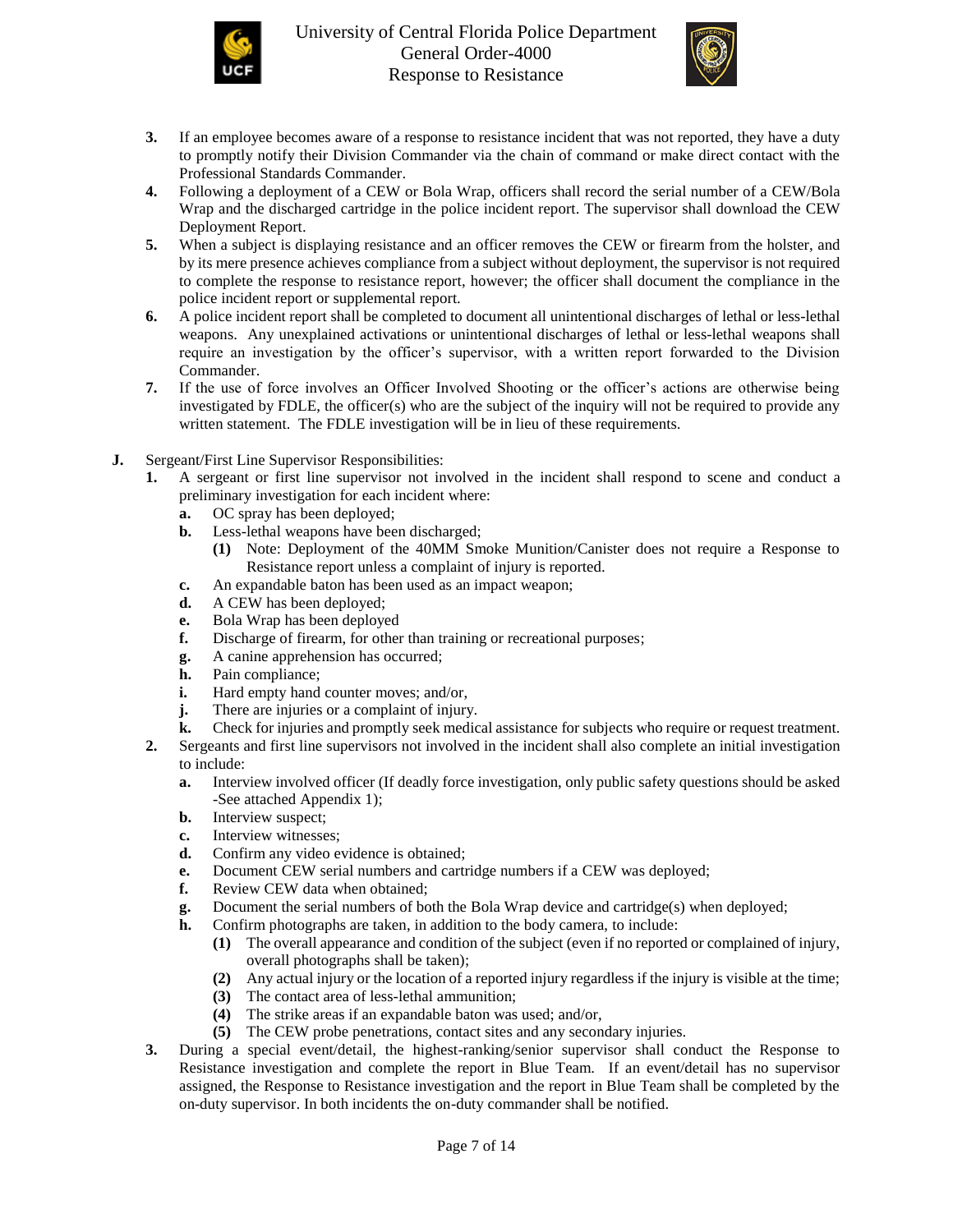



- **4.** A response to resistance Blue Team report shall be completed by the supervisor for each reported incident.
- **5.** A response to resistance report shall not be required for testing, training, malfunctions or unintentional discharges. A response to resistance report is not required when humanely euthanizing an animal.
- **6.** Generally, all response to resistance reports shall be completed prior to the conclusion of the supervisor's tour of duty. Exceptions may be granted for extenuating circumstances by a Commander or higher authority.
- **7.** Each supervisor shall review the incident and provide a written explanation in Blue Team whether the response to resistance was appropriate, except incidents resulting in FDLE investigations.
- **8.** If a supervisor identifies a training concern or a policy consideration, the supervisor shall submit a memorandum to the Professional Standards Commander via the chain of command to address the identified issue.
- **9.** If a response to resistance incident becomes a matter of media interest, the supervisor shall promptly notify their Division Commander/Watch Commander.
- **10.** The Response to Resistance Report and all related documents shall be forwarded to the employee's Division Commander.
- **K.** Division Commander Responsibilities
	- **1.** If the Sergeant/First Line Supervisor is directly involved in an incident which requires Response to Resistance reporting, the On-Duty Commander shall assume the role of the Sergeant/Line Supervisor in scene investigation and initial reporting requirements in BlueTeam.
	- **2.** Review the police incident report and response to resistance report to confirm the response to resistance was consistent with department policy and shall make a determination regarding whether the response to resistance was appropriate.
	- **3.** Afterward, they shall forward all documentation to the Training Section for review.
- **L.** Training Section Responsibilities
	- **1.** The Training Section shall review the police incident report and response to resistance report to confirm the response to resistance was appropriate and consistent with Department policy and training.
	- **2.** They shall identify any trends and document training issues and forward all documentation to the Professional Standards Division Commander for review.
- **M.** Professional Standards Division Commander Responsibilities
	- **1.** The Professional Standards Division Commander shall review the police incident report and response to resistance report to confirm the response to resistance was appropriate and consistent with department policy.
	- **2.** The Commander shall document violation of policy and forward all documentation to the appropriate Deputy Chief of Police for review.
- **N.** Deputy Chief Responsibilities
	- **1.** The Deputy Chief shall review the police incident report and response to resistance report to confirm the use was consistent with department policy and shall make a determination regarding whether the use was appropriate.
	- **2.** Afterward, the Deputy Chief shall forward all documentation to the Professional Standards Commander for retention in accordance with the Florida records retention schedule.
- **O.** Annual Administrative Review and Analysis
	- **1.** The Professional Standards Division Commander shall conduct an annual administrative review and analysis of the Response to Resistance Reports to include:
		- **a.** Discharges of a firearm, other than training or recreational purposes;
		- **b.** Application of force through the use of lethal or less-lethal weapons; and,
		- **c.** Application of weaponless physical force.

This report shall be submitted to the Chief via the chain of command for review and appropriate follow-up actions.

**P.** National Use-of-Force Data Collection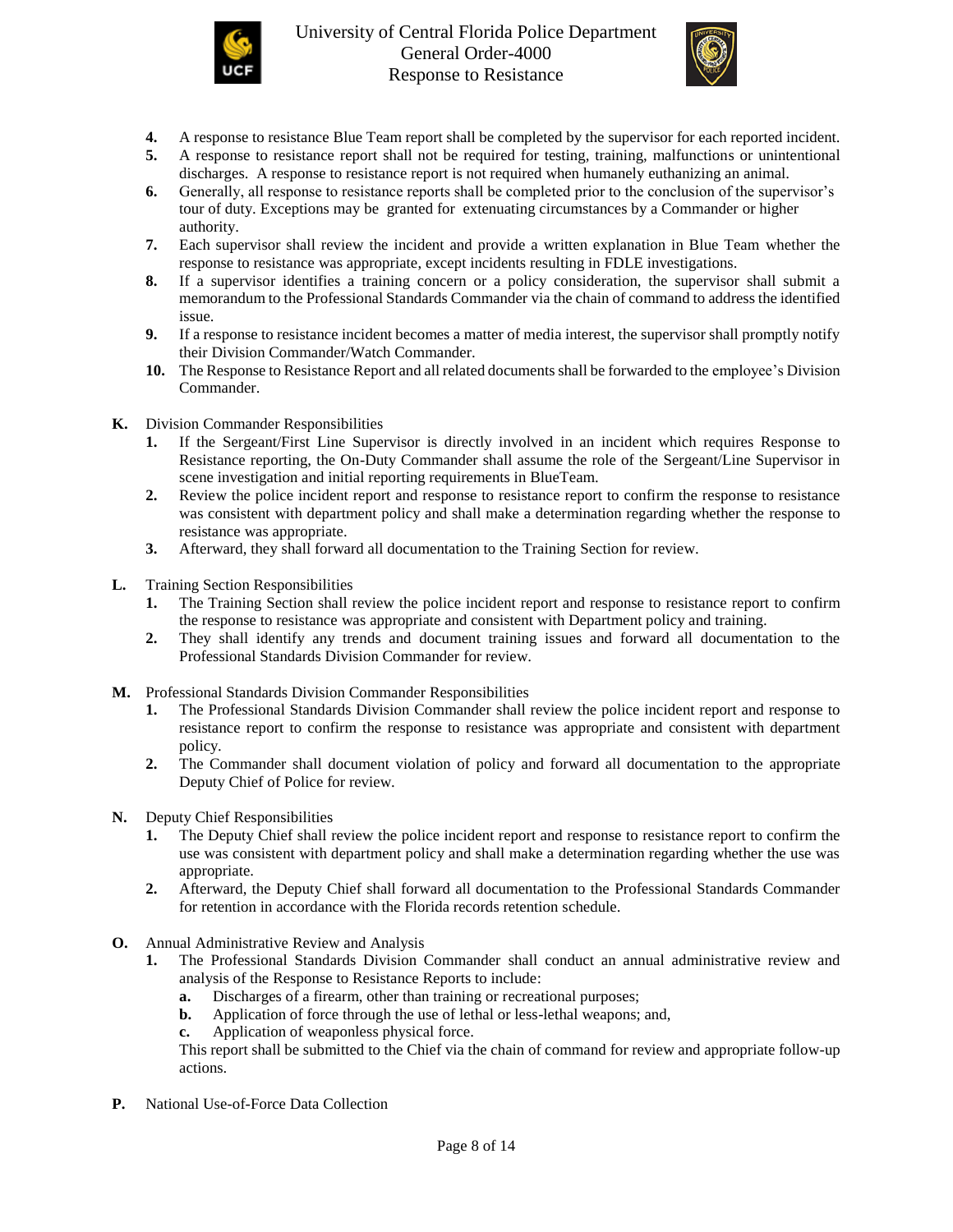



- **1.** The National Use-of-Force Data Collection is a component of the Uniform Crime Reporting Program that is used by law enforcement agencies to report a law enforcement use of force that results in a fatality, serious bodily injury to a person, or the discharge of a firearm at or in the direction of a person.
- **2.** Professional Standards Division Commander or designee shall be responsible for submitting the monthly use-of-force data.

# **Q.** Training

- **1.** All sworn officers and CSO's shall receive training, at least annually, on this department policy and related legal updates.
- **2.** All sworn officers authorized to carry weapons shall receive annual in-service training to include:
	- **a.** Demonstration of proficiency with firearms they are authorized to carry;
	- **b.** CEW training; and,
	- **c.** Less-lethal weapon training.
- **3.** In addition, training shall be provided on a regular and periodic basis and designed to
	- **a.** Provide techniques on de-escalation;
	- **b.** Simulate actual shooting situations and conditions; and
	- **c.** Enhance officer's discretion and judgment in using less lethal and deadly force in accordance with policy.
- **4.** All CSO's shall be trained on the use and effects of OC spray annually.
- **R.** Records Retention Procedure
	- **1.** Response to Resistance Report shall be stored in the Professional Standards Division office.
	- **2.** When the RTR report has met the retention, guidelines specified in the State Library and Archives of Florida, General Records Schedule GS2 for Law Enforcement, such records may be destroyed.
	- **3.** As per GS2 Physical Force Records, Item #77 RTR reports have a retention of 4 anniversary years after the incident; exemptions to this rule is if the response to resistance results in an internal investigation, please refer to GS2 for retention of the document for this type of situation.
	- **4.** The Professional Standards Division Commander or designee will be responsible for submitting the appropriate request for destruction to the Records Supervisor for review, approval, and witness of the document(s) to be destroyed. The Records Supervisor shall forward the Records Disposition Form to the University designated Records Management Liaison Officer for proof of destruction.

## **4000.5 Glossary:**

Deadly force - Any use of force that creates a substantial risk of causing death or serious bodily injury.

Conducted Energy Weapon - A device designed to disrupt a subject's sensory nervous and motor nervous systems by means of deploying battery powered electrical energy sufficient to cause uncontrolled muscle contractions and override an individual's voluntary motor responses.

Bola Wrap – a hand-held remote restraint device that discharges and eight-foot Kevlar cord to entangle and individual at a range of 10-25 feet. The Bola Wrap is equipped with entangling barbs at each end of the Kevlar cord.

Less-lethal force - any use of force other than that which is considered deadly force that involves physical effort to control, restrain, or overcome the resistance of another.

Soft Empty Hand Techniques – involve the use of bare hands to guide, hold, and restrain – applying pressure points, and take down techniques that have a minimal chance of injury.

Hard Empty Hand Techniques – involve the use of kicks, punches or other striking techniques such as the brachial stun or other strikes to key motor points that have a moderate chance of injury.

Objectively reasonable - The determination that the necessity for using force and the level of force used is based upon the officer's evaluation of the situation in light of the totality of the circumstances known to the officer at the time the force is used and upon what a reasonably prudent officer would use under the same or similar situations.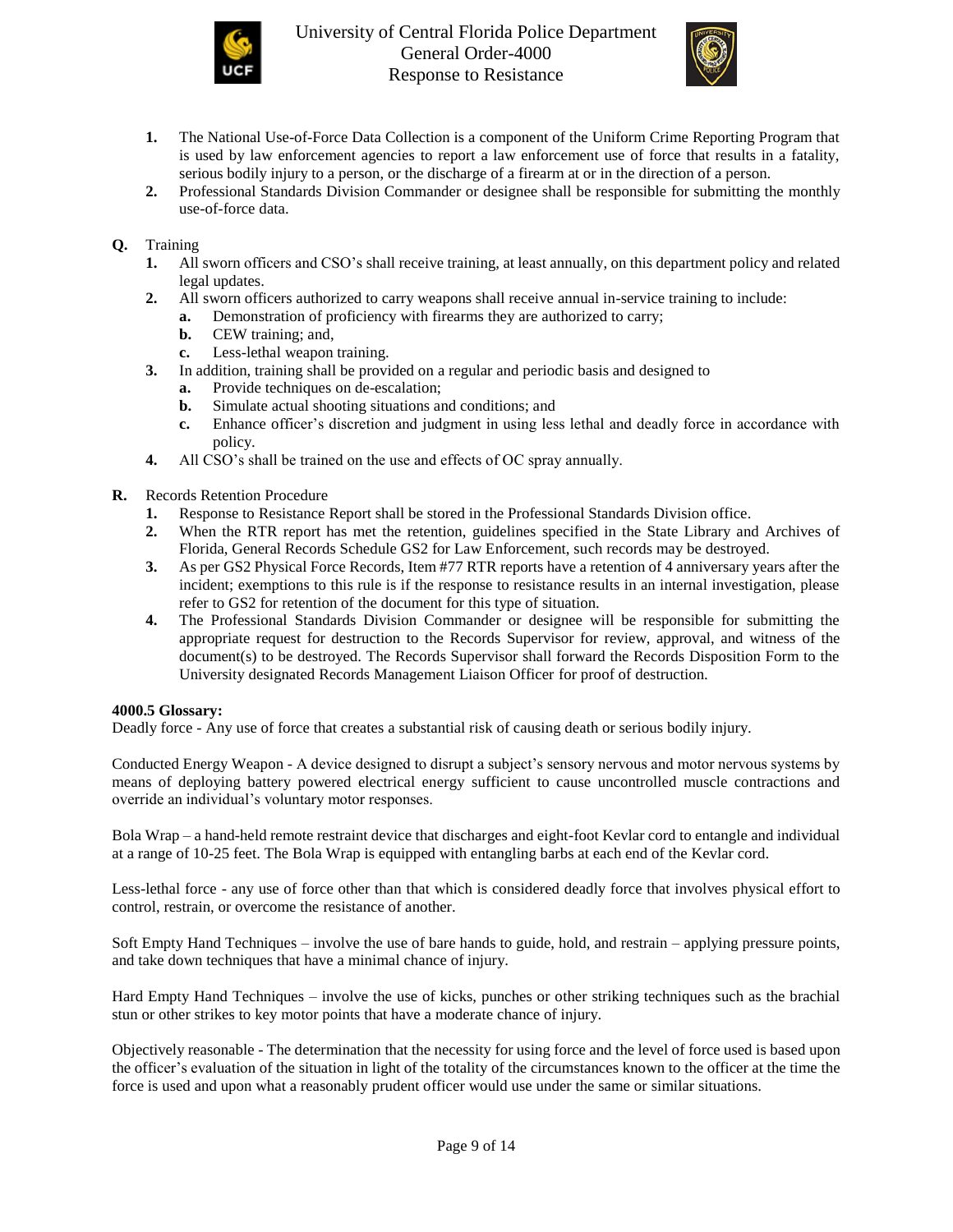



Serious bodily injury - Bodily injury that involves a substantial risk of death, unconsciousness, extreme physical pain, protracted and obvious disfigurement, or protracted loss or impairment of the function of a bodily member, organ, or mental faculty. [\(18 U.S. Code §2246\(4\)\)](https://uscode.house.gov/view.xhtml?path=/prelim@title18/part1/chapter109A&edition=prelim)

De-escalation - Taking action or communicating verbally or non-verbally during a potential force encounter in an attempt to stabilize the situation and reduce the immediacy of the threat so that more time, options, and resources can be called upon to resolve the situation without the use of force or with a reduction in the force necessary. De-escalation may include the use of such techniques as command presence, advisements, warnings, verbal persuasion, and tactical repositioning.

Exigent circumstances - Those circumstances that would cause a reasonable person to believe that a particular action is necessary to prevent physical harm to an individual, the destruction of relevant evidence, the escape of a suspect, or some other consequence improperly frustrating legitimate law enforcement efforts.

Warning shot - Discharge of a firearm for the purpose of compelling compliance from an individual, but not intended to cause physical injury.

Vascular Neck Restraint – the application of pressure to the carotid arteries and jugular veins at the sides of the neck, which results in diminished blood flow to the brain. When applied properly this diminished blood flow generally leads to unconsciousness. If applied improperly, the use of this technique could potentially result in death. This technique is also commonly referred to as the carotid neck restraint or lateral/enhanced vascular neck restraint (LVNR or EVNR).

Hog-tying – Involves placing the suspect in a prone position with his or her hands secured by handcuffs, and legs held together with restraints. The hand and leg restraints are then connected, resulting in the slight elevation of the suspect's upper and lower body.

Mazgen

Carl A. Metzger Chief of Police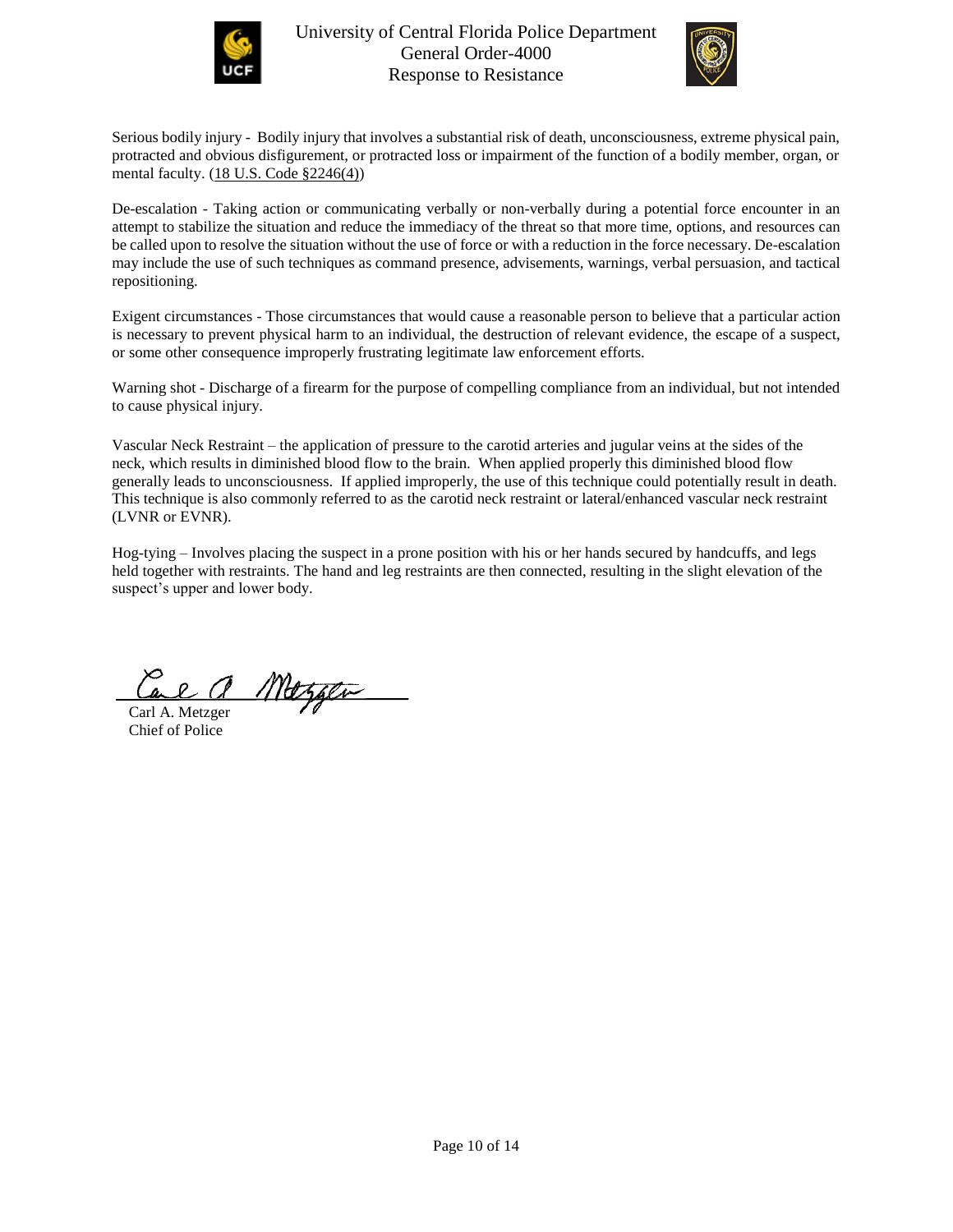



# **Appendix 1**

# **Supervisor's Public Safety Questions on Scene of a Deadly Force Incident**

Officer, we are required by policy to complete a public safety statement. Due to the immediate need to take action, you do not have the right to wait for legal or union representation before answering these limited questions.

- 1. Are you injured?
- 2. If you know of anyone who was injured, what is his or her location?
- 3. If any suspects are at large, what are their descriptions?
- 4. What was their direction of travel?
- 5. How long ago did they flee?
- 6. For what crimes are they wanted?
- 7. With what weapons are they armed?
- 8. While not required to provide incriminating evidence against you, is there any evidence that needs to be preserved as it relates to the other subjects' involvement?
- 9. Where is it located?
- 10. Did you observe any witness(es)?
- 11. Where are they?

Officer, in order to preserve the integrity of your statement, I order you not to discuss this incident with anyone, including other supervisors or staff officers. You are directed to speak to your legal representative prior to making any further statements regarding this incident. If you do not have a legal representative, you may decline to answer any questions regarding your actions asked during the criminal investigation.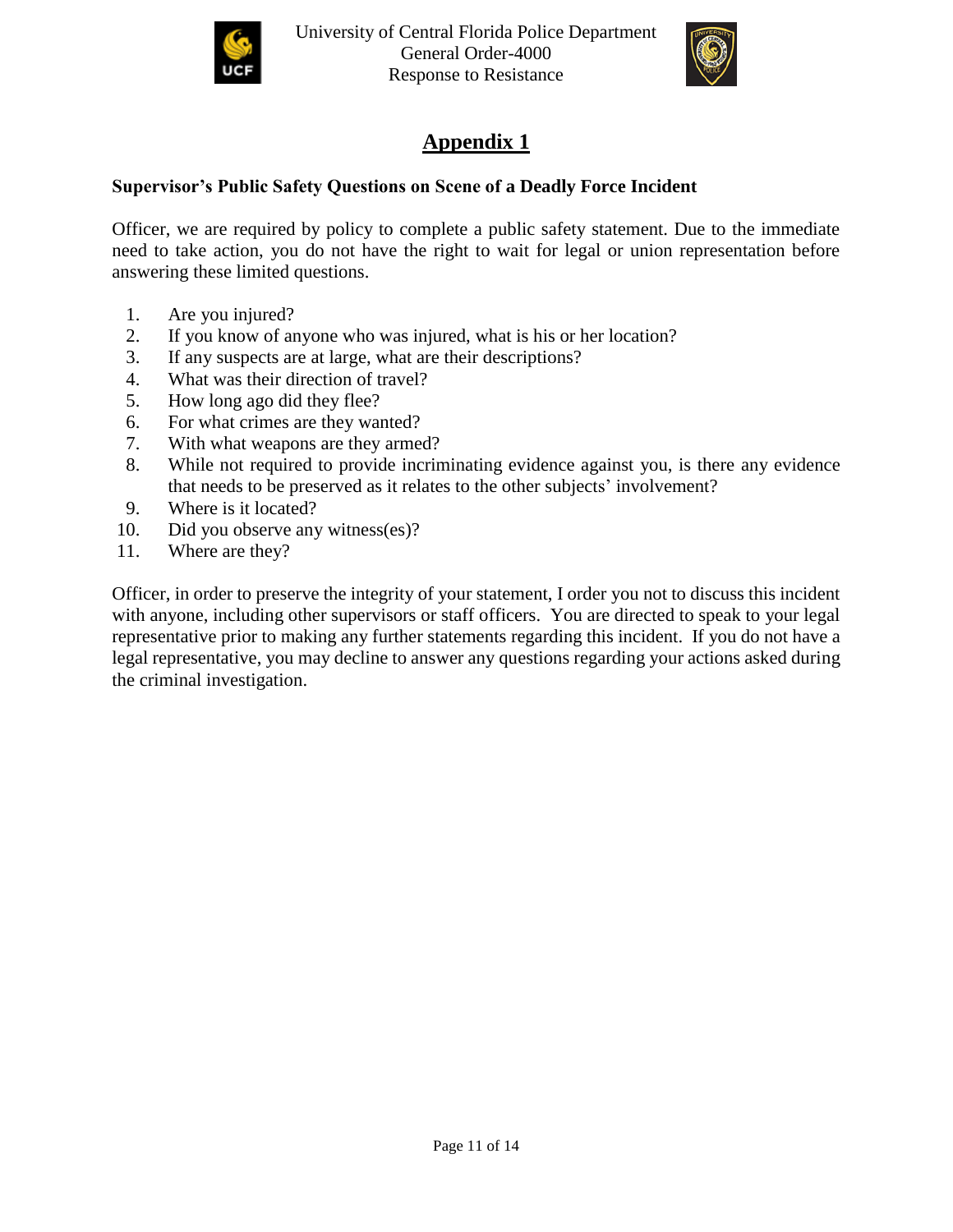



# **Appendix 2 USE OF FORCE MATRIX**

# Use of Force-Levels of Resistance

|                   | 6 - Aggravated<br>Physical                                                                                                                                                                                                                                                                           |                     |                     | ✓ |               |                  |       |                   |                   |              |               |                 |               |                                     |                       |        |
|-------------------|------------------------------------------------------------------------------------------------------------------------------------------------------------------------------------------------------------------------------------------------------------------------------------------------------|---------------------|---------------------|---|---------------|------------------|-------|-------------------|-------------------|--------------|---------------|-----------------|---------------|-------------------------------------|-----------------------|--------|
|                   | 5 - Aggressive<br>Physical                                                                                                                                                                                                                                                                           | ✓                   |                     | ✓ |               |                  | ✓     |                   |                   |              | ✓             |                 | ✓             |                                     | ✓                     |        |
|                   | 4 - Active Physical                                                                                                                                                                                                                                                                                  | ✓                   | ✓                   | ✓ | ✓             | ✓                | ✓     | ✓                 |                   | ✓            | ✓             | ✓               | ✓             | ✓                                   |                       |        |
|                   | 3 - Passive Physical                                                                                                                                                                                                                                                                                 | ✓                   | $\checkmark$        |   |               | ✓                |       | ✓                 |                   | ✓            | ✓             | ✓               |               |                                     |                       |        |
|                   | 2 - Verbal                                                                                                                                                                                                                                                                                           | ✓                   | ✓                   | ✓ | ✓             | ✓                | ✓     |                   |                   |              |               |                 |               |                                     |                       |        |
|                   | 1 - Presence                                                                                                                                                                                                                                                                                         | ✓                   |                     |   |               | ✓                |       |                   |                   |              |               |                 |               |                                     |                       |        |
| Resistance Levels | Checked areas<br>represent suggested,<br>acceptable, beginning<br>response levels. Any<br>response in an<br>unchecked area<br>required explanation.<br>Refer to the definitions<br>for each level of<br>resistance, response and<br>the determining factors<br>when articulating the<br>explanation. | Presence            | Interview<br>Stance |   | Dialogue      | Verbal Direction | Touch | Restraint Devices | Chemical<br>Agent | Transporters | Take<br>Downs | Pain Compliance | Counter Moves | Intermediate Weapor<br>CEW/BolaWrap | <b>Incapacitation</b> | Deadly |
|                   |                                                                                                                                                                                                                                                                                                      | Command<br>Presence |                     |   | Communication |                  |       | Physical Control  |                   |              |               |                 |               |                                     |                       |        |
|                   |                                                                                                                                                                                                                                                                                                      |                     |                     |   |               |                  |       |                   |                   |              |               |                 |               |                                     |                       |        |

RESPONSE LEVELS

| USE OF FORCE REPORTING REQUIREMENTS |                                                  |                        |  |  |  |  |  |
|-------------------------------------|--------------------------------------------------|------------------------|--|--|--|--|--|
| <b>Response Levels</b>              | Use of Defensive Tactics / K-9 / Firearm<br>Form | <b>Incident Report</b> |  |  |  |  |  |
| Presence                            | No.                                              | N <sub>0</sub>         |  |  |  |  |  |
| <b>Field Interview Stance</b>       | N <sub>0</sub>                                   | N <sub>0</sub>         |  |  |  |  |  |
| Dialogue                            | No                                               | N <sub>0</sub>         |  |  |  |  |  |
| Verbal Direction<br>$\mathfrak{D}$  | N <sub>0</sub>                                   | N <sub>0</sub>         |  |  |  |  |  |
| Touch                               | N <sub>0</sub>                                   | N <sub>0</sub>         |  |  |  |  |  |
| 3<br><b>Transporters</b>            | No (Yes: If injuries - known or<br>suspected)    | Yes                    |  |  |  |  |  |
| 3<br>Pain Compliance                | <b>Yes</b>                                       | Yes                    |  |  |  |  |  |
| 3<br><b>Take Downs</b>              | No (Yes: If injuries - known or<br>suspected)    | Yes                    |  |  |  |  |  |
| <b>Restraint Devices</b><br>3       | No (Yes: If injuries - known or<br>suspected)    | Yes                    |  |  |  |  |  |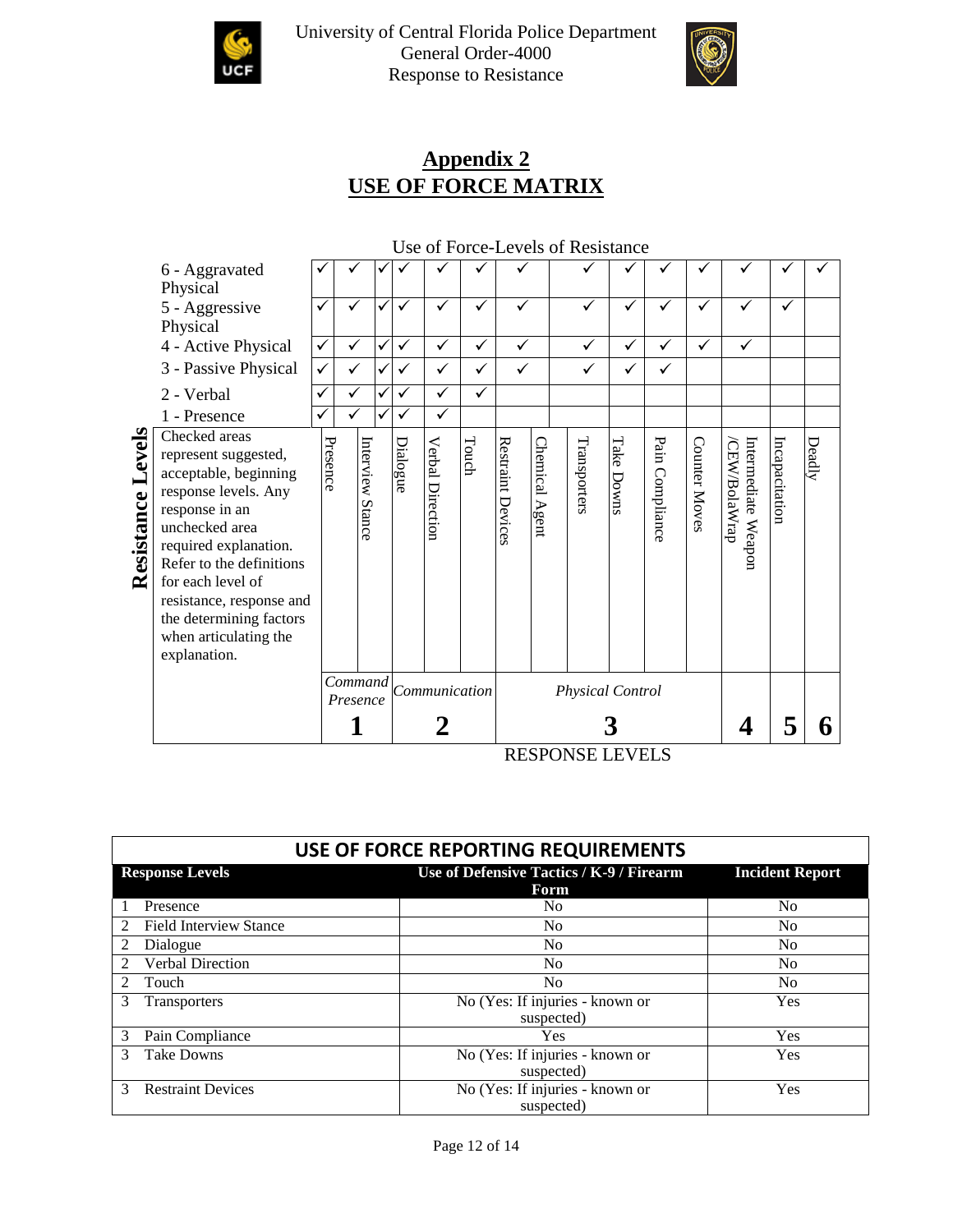

# University of Central Florida Police Department General Order-4000 Response to Resistance



|   | <b>Counter Moves</b>               | Yes | Y es       |
|---|------------------------------------|-----|------------|
|   | Chemical Agent                     | Yes | <b>Yes</b> |
| 4 | Intermediate Weapon / CEW/BolaWrap | Yes | Yes        |
|   | Incapacitation                     | Yes | Yes        |
|   | <b>6 DEADLY FORCE</b>              | Yes | <b>Yes</b> |

The Use of Force Matrix is comprised of Subject Resistance Levels and Officer Response Levels which incorporate the following:

#### **Subject Resistance Levels**

*Presence* - no physical harm: A subject is there, on the scene, with accompanying suspicious activity.

*Verbal Resistance* - no physical harm: A subject may verbally refuse to comply with an officer's requests or attempts to control the situation. The subject may threaten the officer with further resistance. Or, the subject may not verbally respond to the officer.

*Passive Physical Resistance* – slight physical harm: A subject physically refuses to comply or respond to an officer's command. He/she does not make any attempt to physically defeat the actions of the officer but forces the officer to employ physical maneuvers or the chemical agent to establish control.

*Active Physical Resistance* - slight to moderate physical harm: A subject make physically evasive movements to defeat an officer's attempt at control. This may be in the form of bracing or tensing, attempts to push/pull away or not allowing the officer to get close to him/ her.

*Aggressive Physical Resistance* - moderate physical harm: A subject makes overt, hostile, attacking movements which may cause injury, but are not likely to cause death or great bodily harm to the officer or others.

*Aggravated Physical Resistance* - great bodily harm: A subject makes overt, hostile, attacking movements with or without a weapon with the apparent ability to cause death or great bodily harm to the officer or others.

### **Officer Response Levels**

#### *Command Presence (LEVEL 1) - no potential for physical harm*

**Presence:** The officer is there, on the scene, with the subject. This includes proper voice and/or other identification, body language, and awareness by the subject that he/she is dealing with an officer.

**Field Interview Stance:** The officer adopts a stance outside of his/her danger zone that provides appropriate protection and forms the basis of an effective physical response if attacked. In such a stance, the firearm or strong side leg is back; the non-firearm or weak side leg is forward; the feet are about shoulder width apart; knees slightly bent giving balance, control and a lower body center of gravity; equally distributed body weight, and the hands are up for guarding the upper body.

Communication (LEVEL 2) - no potential for physical harm

Dialogue: A two-way, controlled, nonemotional communication between the officer and subject, aimed at problem identification and/or resolution.

Verbal Direction: A officer tells or commands a subject to engage in or refrain from a specific action or non-action.

Touch: A touch used to comfort or console a distraught individual. An officer may use a soft assisting touch when guiding, directing or obtaining the attention of a subject, or a firm, strong touch prior to escalating to a higher level of force.

Physical Control (LEVEL 3) - slight potential for physical harm

Restraint Devices: Mechanical tools used to restrict a subject's movement and facilitate searching; such as handcuffs, flex cuffs, leg irons, belly chains, optional nylon restraining devices, etc.

Chemical Agent: Aerosol spray agent used to subdue a subject.

Transporters: Techniques used to control and/or move a subject from point A to point B with minimum effort by the officer in order to gain and retain control over the subject.

Take Downs: Techniques that redirect, in a controlled manner, a subject to the ground in order to limit his/her physical resistance and to facilitate the application of a restraint device.

Pain Compliance: Techniques that force a subject to comply with an officer as a result of the officer inflicting controlled pain upon

specific joints in the subject's body, such as pressure point techniques.

Counter Moves: Techniques that impede a subject's movement, such as blocking, striking, distracting, kicking, parrying, dodging, weaving, re-directing, or avoiding, followed by appropriate controlling techniques.

Intermediate Weapon / CEW (LEVEL 4) slight to moderate potential for physical harm

Conducted Energy Weapon (CEW) – A device designed to disrupt a subject's sensory nervous and motor nervous systems by means of deploying battery powered electrical energy sufficient to cause uncontrolled muscle contractions and override an individual's voluntary motor responses.

Bola Wrap- A hand-held remote restraint device that discharges an eight- foot Kevlar cord to entangle an individual at a range of 10-25 feet. The Boal Wrap is equipped with entangling barbs at each end of the Kevlar cord.

Impact Weapons that are primarily used to control a subject such as an expandable baton or side handle baton, flashlight, clipboard or any other item used as a weapon of opportunity.

Incapacitation (LEVEL 5) - moderate potential for physical harm

Techniques that are intended to stun or render a subject temporarily unconscious or unable to resist. These techniques may be delivered with or without an impact weapon, such as a strike to a major nerve area.

Deadly Force (LEVEL 6) - high potential for great bodily harm or death

Techniques that may result in death, great bodily injury, permanent disability or permanent disfigurement, such as impact weapon strikes to the head, or use of firearms as defined in FS 776.06. Deadly force techniques are a last resort.

Additional factors that must be considered when making use of force decisions include:

Subject Factors -

- 1. Seriousness of crime committed by subject.
- 2. Size, age and weight of subject.